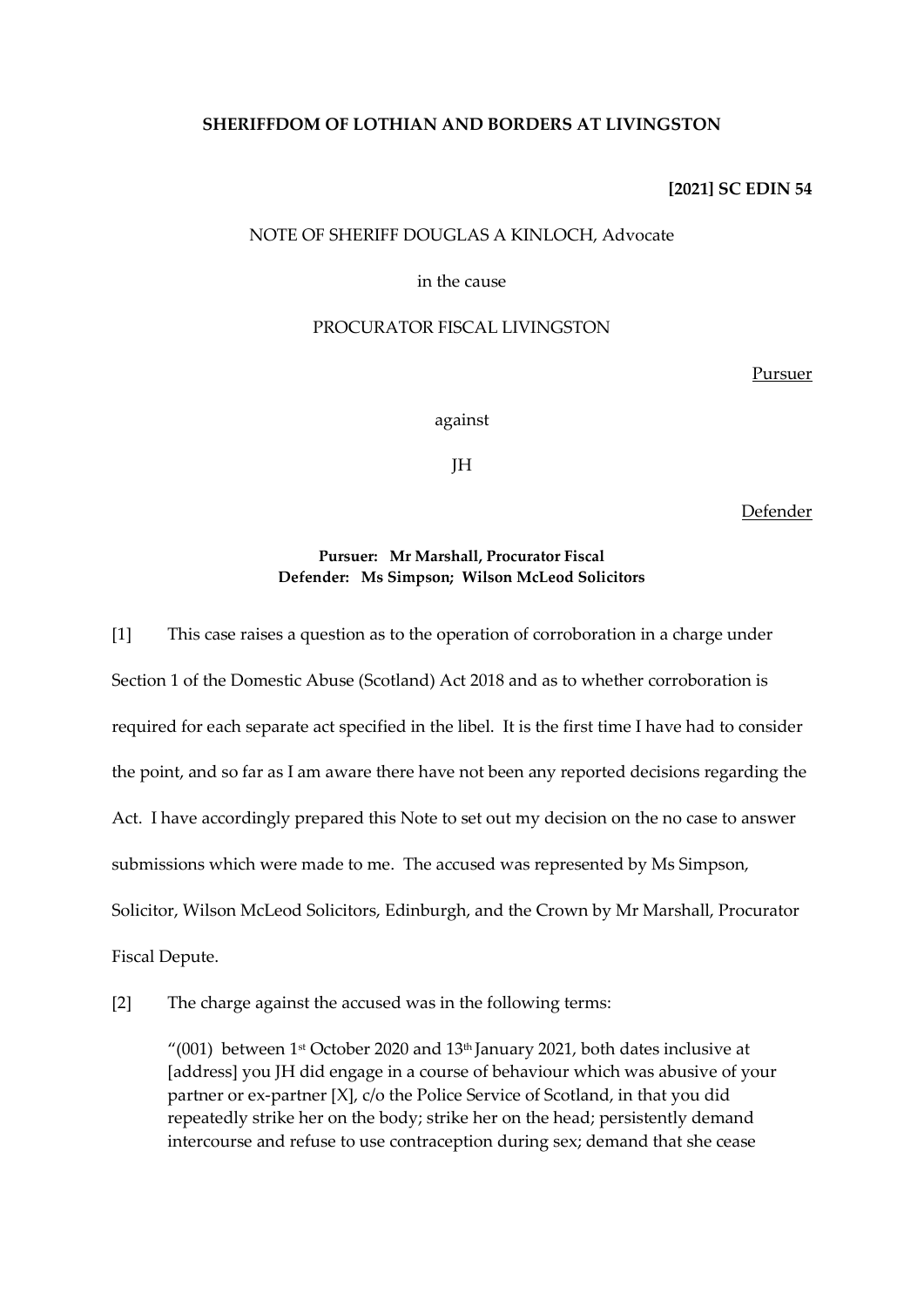contact with male acquaintances; accuse her of infidelity; demand that she meet you and utter threats of violence when she refused to do so

CONTRARY to the Domestic Abuse (Scotland Act 2018, Section 1"

[3] It is perhaps appropriate to mention at this stage, that in terms of section 1 of the Domestic Abuse (Scotland Act 2018 the behaviour which is the subject of a section 1 charge must involve behaviour which is abusive of the accused's partner or ex-partner. The offence cannot be committed by a single, isolated, incident. Incidents only become criminal when there is "a course of behaviour", that is where there is more than one incident. For behaviour to be abusive it has to be behaviour that a reasonable person would consider to be likely to cause the partner to suffer physical or psychological harm. Behaviour which causes fear, alarm and distress is sufficient to be seen as causing psychological harm. Abusive behaviour is behaviour which is violent, threatening or intimidating, and also includes behaviour which causes the partner to be dependent on the accused, isolated from friends, controlled by the accused, restricted in terms of freedom of action, or frightened, humiliated or degraded by the behaviour. Thus, acts which might otherwise not be connected, or even criminal, become connected and criminal by virtue of being part of a course of behaviour which is abusive of a partner or ex-partner.

# **Crown evidence**

[4] The Crown evidence against the accused was led on 27 July 2021. The complainer was asked about the background to the relationship. Thereafter, in very brief summary, and set out in the order in which it was given, the complainer's evidence was that the accused pestered her for sex constantly. She said "Yes" to get him to leave her alone. This happened a lot. This made her feel as if she had no value. He had also punched her on the arm for no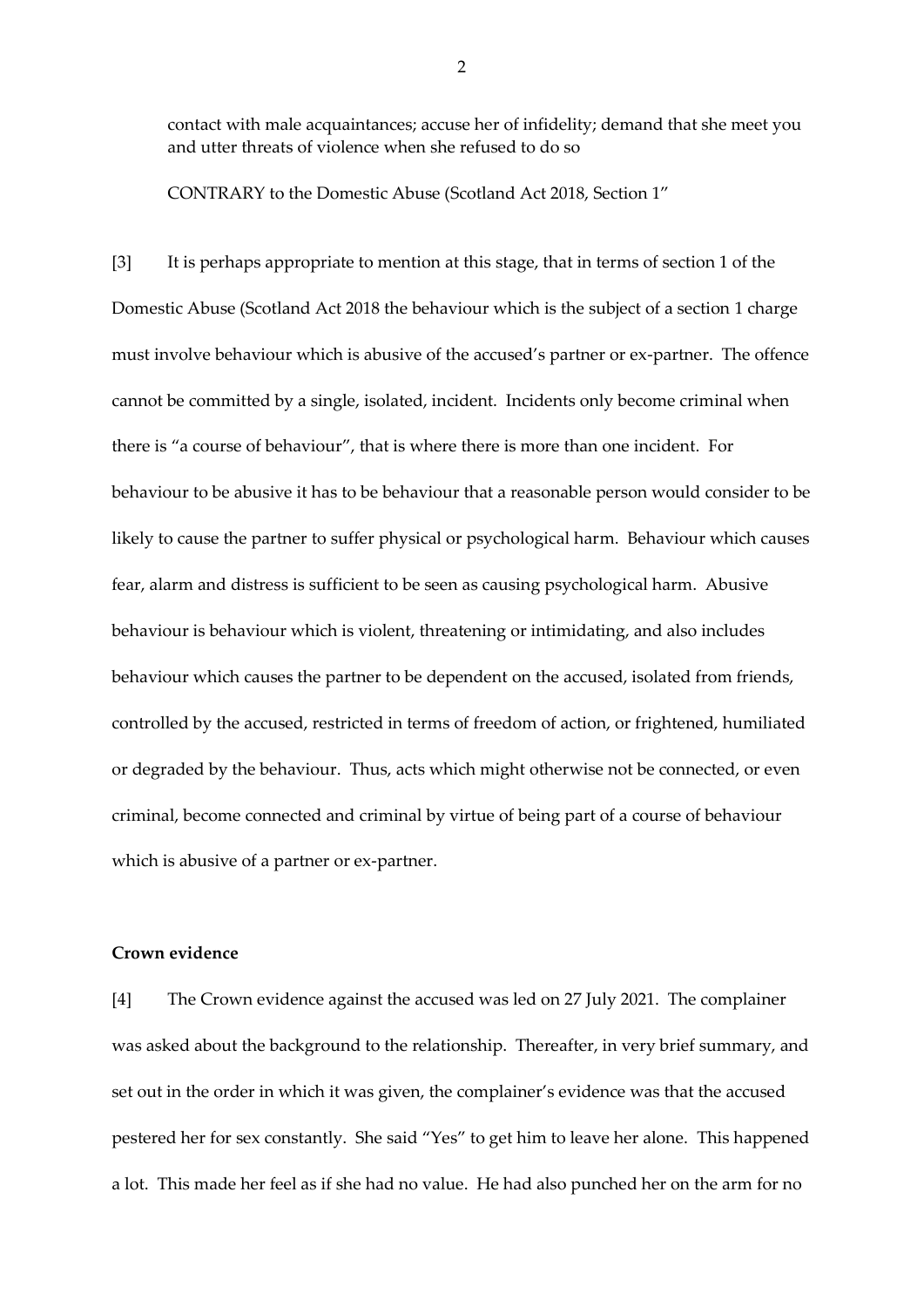reason a number of times. He had also slapped her on the leg. She had complained about this and he had done it again. Because of this she became scared of him. She had continued to keep in touch with an ex-partner called [S], and he would ask her why she was still in contact with him. There was one incident on 13 January 2021 when she phoned the police. She was ready for bed and got a text from the accused saying he would be over in 30 minutes. The text said that she had better be ready and that if she wasn't ready he would come over and "boot the door in". She became very worried. She spoke to a friend who told her to phone the police.

[5] The evidence from the only other Crown witness was that the accused and the complainer were not taking any precautions although they were having a sexual relationship. She had told them that they had to get advice about contraception. The accused had a flippant attitude towards the complainer. She said that she saw "other incidents" but was not asked what these were. She said that she had once picked the complainer up from her house and that the complainer was "really upset".

[6] It had also been agreed by way of a Joint Minute of Agreement, that the accused had been interviewed by the police. During the course of the interview the following exchanges took place:

"Q. Did you ever slap  $[X]$  to the thigh hard enough to leave a handprint?

A. No. Actually maybe as a joke but other than that, not at all.

Q. Did you send [X] text messages from last night (12/01/21) in this morning threatening to kick the door in and take her away in the car? A. Yes, it was basically just for a chat, because I was raging, it was a moment of madness. I was trying to get her away from her house because the person she stays with doesn't want me talking to her."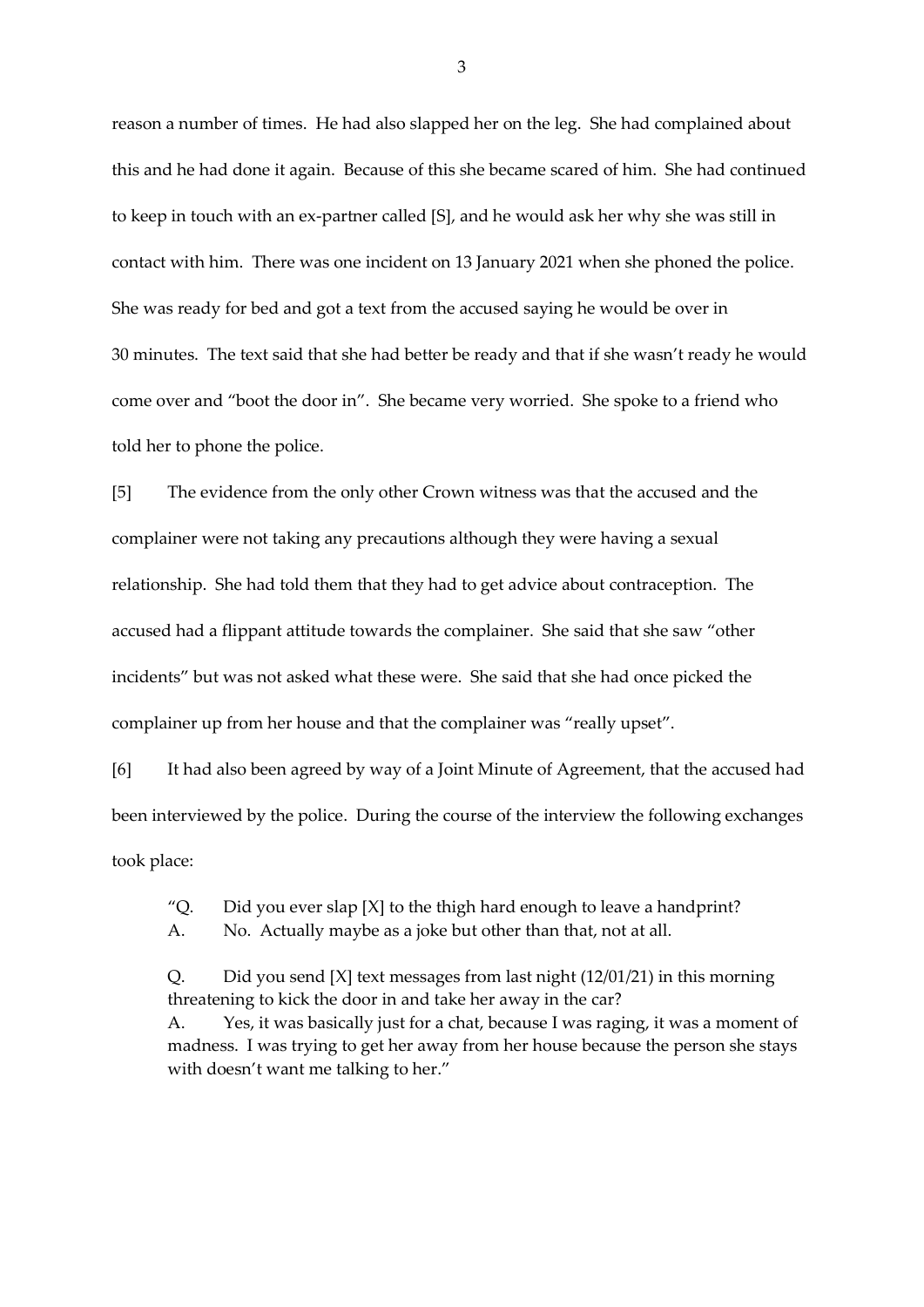#### **No case to answer submissions**

[7] At the conclusion of the Crown case the defence made no case to answer submissions. They submitted that the complainer had only spoken to three parts of the libel, namely that he had struck her to the body, that he persistently asked for sexual intercourse, and that he had demanded that she meet him and had issued a threat at the same time. The submission was that these were separate incidents that had to be corroborated separately. It was submitted that there was no corroboration of any of these incidents. Although the accused had said things to the police about hitting the complainer on the leg, read properly this was not an admission which could be used as corroboration. It was actually a denial that there had been any assault. Also, although he had admitted sending the text message demanding that she see him during one night in January, this was not really to be seen as an admission of abusive behaviour.

[8] The contention of the Crown was that corroboration of each incident was not required. There was a connection between these acts, and they were not just unconnected and separate incidents. They were all said to be instances of a course of abusive behaviour amounting to a single crime under Section 1 of the Domestic Abuse (Scotland) Act 2018. As such corroboration of each separate incident was not necessary.

# **Case law**

[9] In relation to the submissions, I was referred to some case law. I have had regard to the following cases:

*Stephen* v *HMA* 2006 JC 61 *Dalton* v *HMA* 2015 SCCR 125 *Spinks* v *Harrower* 2018 SCCR 179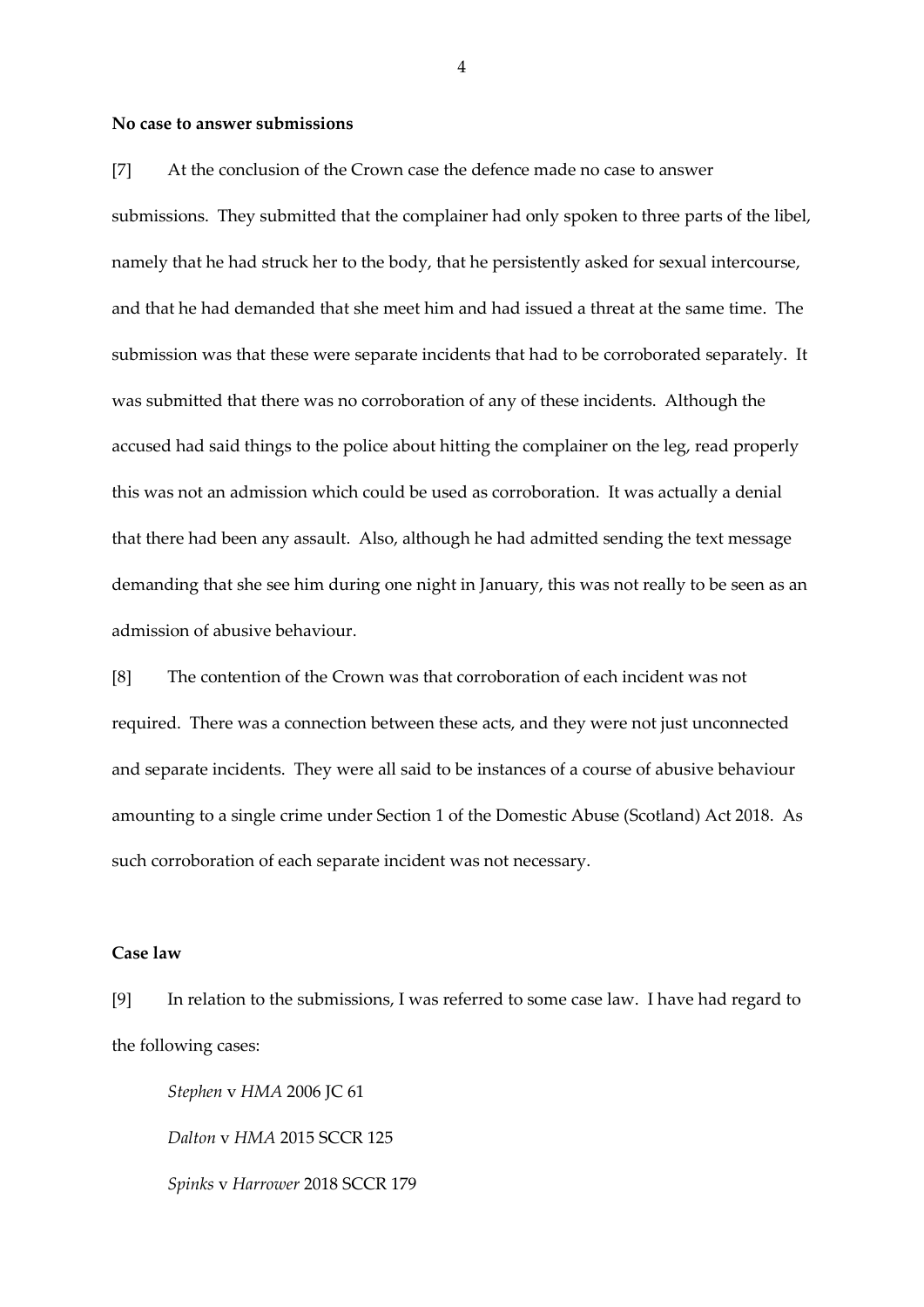*Wilson* v *HMA* 2019 SCCR 273

*HMA* v *Taylor* 2019 SLT226

*Finlay* v *HMA* 2020 SCCR 317.

[10] None of the above cases deal with the way in which corroboration is to operate in respect of a charge under the Domestic Abuse (Scotland) Act 2018. They do, however, provide assistance in this regard.

[11] In the case of *Stephen* it was held in 2006 that it is competent to libel as a single crime repeated acts of lewd and libidinous practices, and where such conduct is libelled as a single crime, corroboration may be found in evidence of particular instances of it. So, a number of separate incidents can be seen to be a single crime, the crime in the *Stephen* case the crime taking the form of a course of indecent conduct.

[12] In the case of *Dalton*, the accused was charged with a number of assaults and a charge of assaulting and repeatedly raping the complainer. It was confirmed that there could be a case of repeated rapes over such a short period of time that they might be considered to be all part of one episode of repeated rape. In the *Dalton* case, however, there were substantial periods of time between each rape and it was held that each required to be proved by corroborated evidence.

[13] In the case of *Spinks* v *Harrower* the accused was charged with assaulting the complainer in various ways over a period of four years. The complaint contained one single charge which contained the allegations of these assaults. The Appeal Court took the view in *Spinks* that the repeated assaults had to be seen as separate assaults, each requiring separate corroboration.

[14] In *Wilson* v *HMA* the accused faced a single charge of assaulting the complainer in various ways over a period of less than a month. It was held that that separate assaults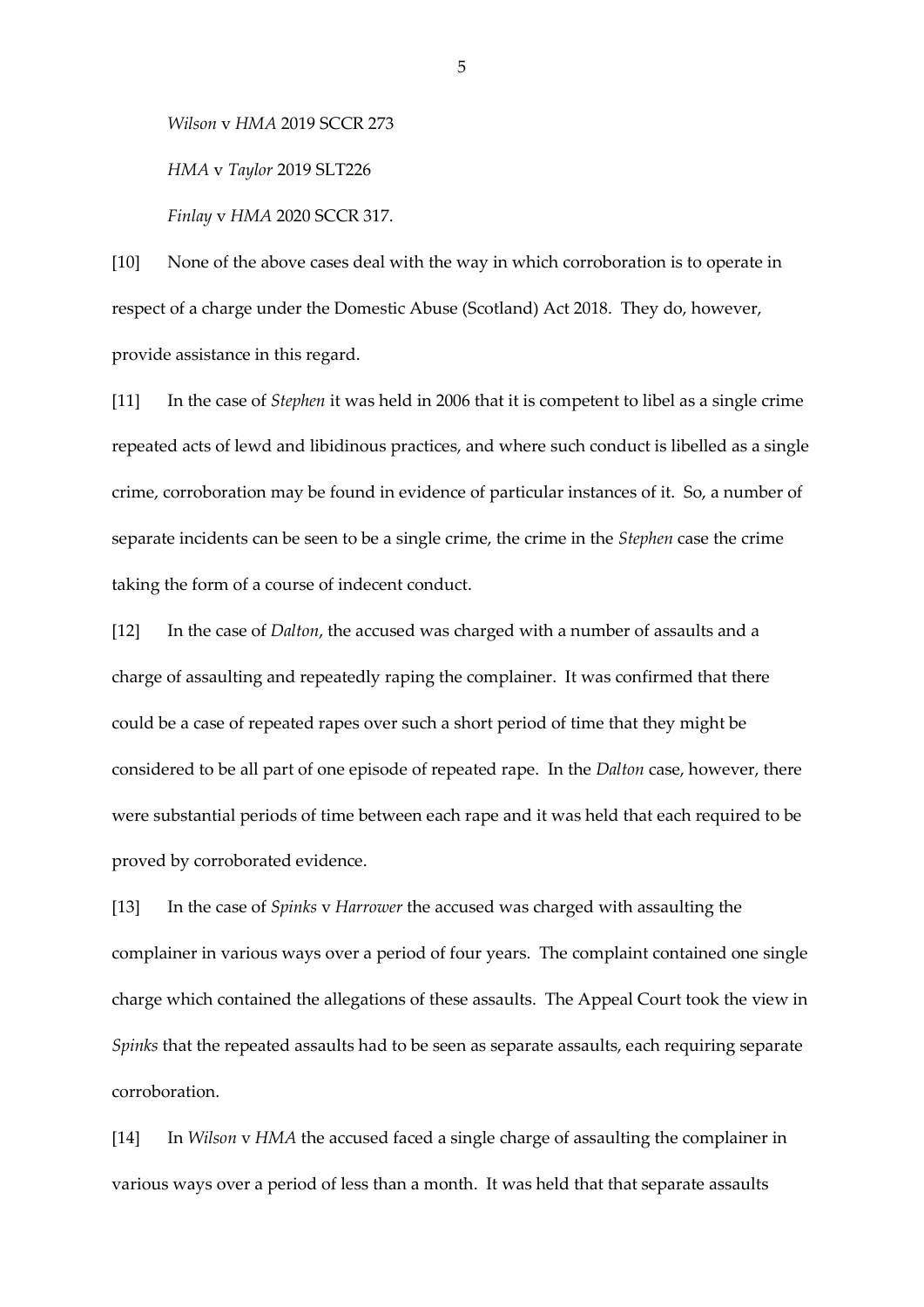occurring at separate times could in fact be seen as a single episode of multiple assaults, with the result that separate corroboration of each separate assault would not be necessary. It was said that what amounts to a separate episode requiring separate corroboration was a question of fact and degree.

[15] In the case of *HMA v Taylor* it was confirmed that the *Moorov* doctrine can be applied where individual offences said to constitute a single course of criminal conduct were all committed against the same complainer. So a single complainer's evidence regarding a number of separate **incidents of criminal behaviour** could be corroborated by the evidence of one other witness provided that the separate incidents of criminal behaviour libelled in a composite charge **showed** similarities in time, place and character such that they can properly be said to form part of a single course of criminal conduct.

[16] Finally, in the recent case of *Finlay* v *HMA* the accused was charged in a single charge with a contravention of s38(1) of the Criminal Justice and Licensing (Scotland) Act 2010 by behaving in a threatening or abusive manner over a period of four years. It was held that where a charge libels a number of separate criminal acts, each such act requires to be corroborated, but that in some cases there might be room for uncertainty as to whether the events set out in the libel constituted a single criminal act or a succession of separate criminal acts, and in every case that is a matter of fact and degree. It was also said in the *Finlay* case, it is not possible to "avoid the need for each such act to be individually corroborated simply by asserting that they were all part of a single course of conduct".

#### **Analysis**

[17] The effectiveness of the Act depends to a very large extent on whether corroboration is needed for each separate act specified in the libel.In the cases which have called before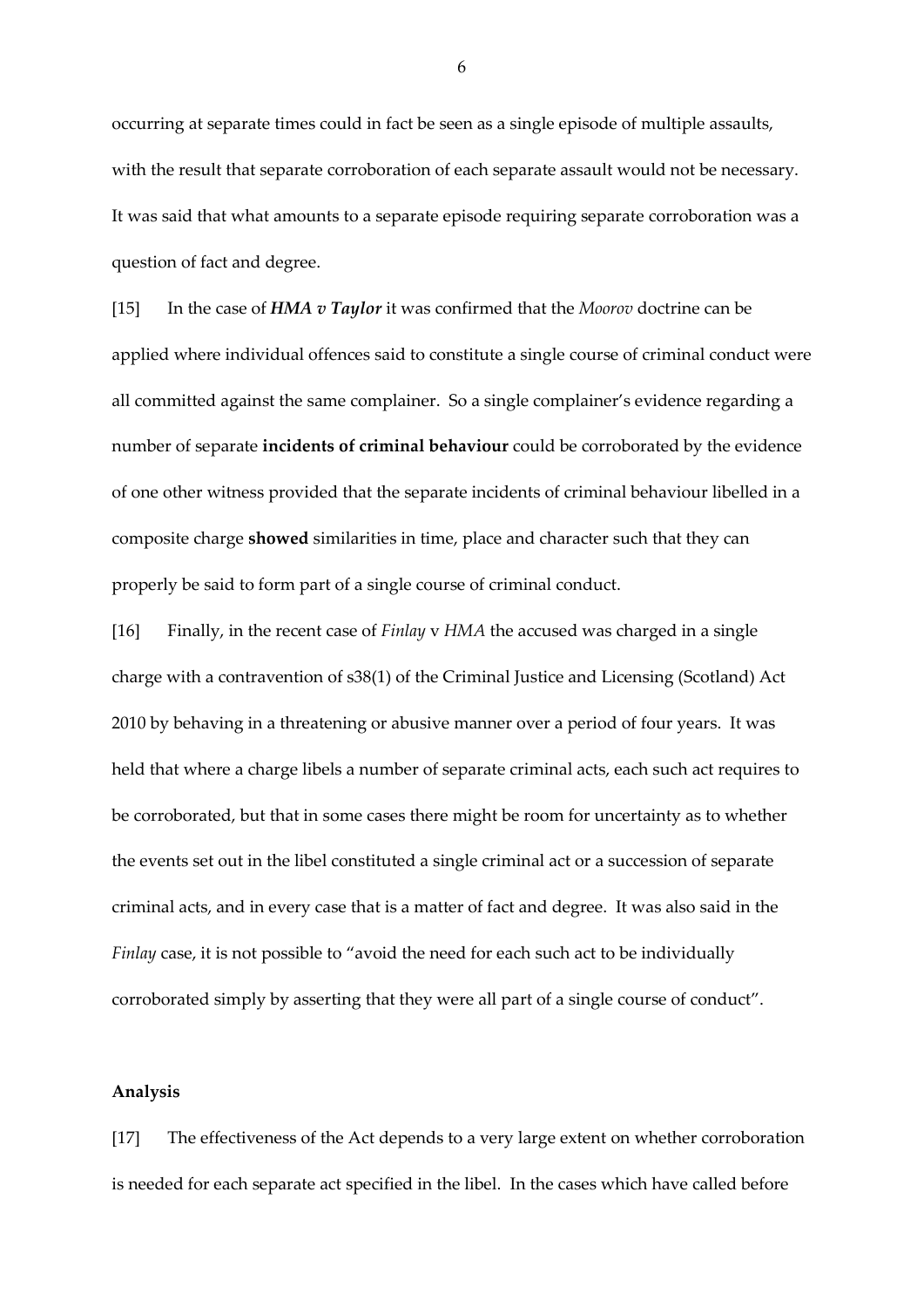the Appeal Court it has been said that it is a matter of fact and degree as to whether a number of incidents set out in a criminal charge are to be seen as separate criminal acts requiring separate corroboration, or, on the other hand, as separate incidents which nevertheless amount to a single crime committed by means of a course of conduct, in which case corroboration of every incident is not required.

[18] There is, however, it seems to me, an immediate difficulty which arises with applying the approach set out in these cases to an offence under section 1 of the Act. It is that the offence is only committed if it involves "a course of behaviour", which the Act defines as being behaviour on at least two occasions. To my mind, it follows from this that although a charge under section 1 will always include an allegation that a number of incidents took place, a charge under section 1 really has to be seen as a charge that the accused committed a single crime, namely the crime of engaging in a course of abusive behaviour. Without a course of behaviour there is no crime.

[19] Moreover, and just as importantly, often much of the behaviour founded upon by the Crown in a charge under s1 of the 2018 Act will not amount to criminal behaviour at all when looked at in isolation. It seems to me that it will not therefore be possible to try and determine whether there have in reality been a number of separate crimes. There will always be separate incidents, but there will not always be a number of separate crimes. Some of the incidents will only become criminal conduct if seen as being part of a course of abusive behaviour. So while the case law mentioned above appears to make it clear that in a single charge involving separate crimes it is necessary to assess the behaviour complained of to see whether it can be said to be a single crime committed by a course of conduct, or alternatively whether it is a number of separate crimes, it does not seem to me that this assessment can be undertaken for a charge under section 1. There can only be a single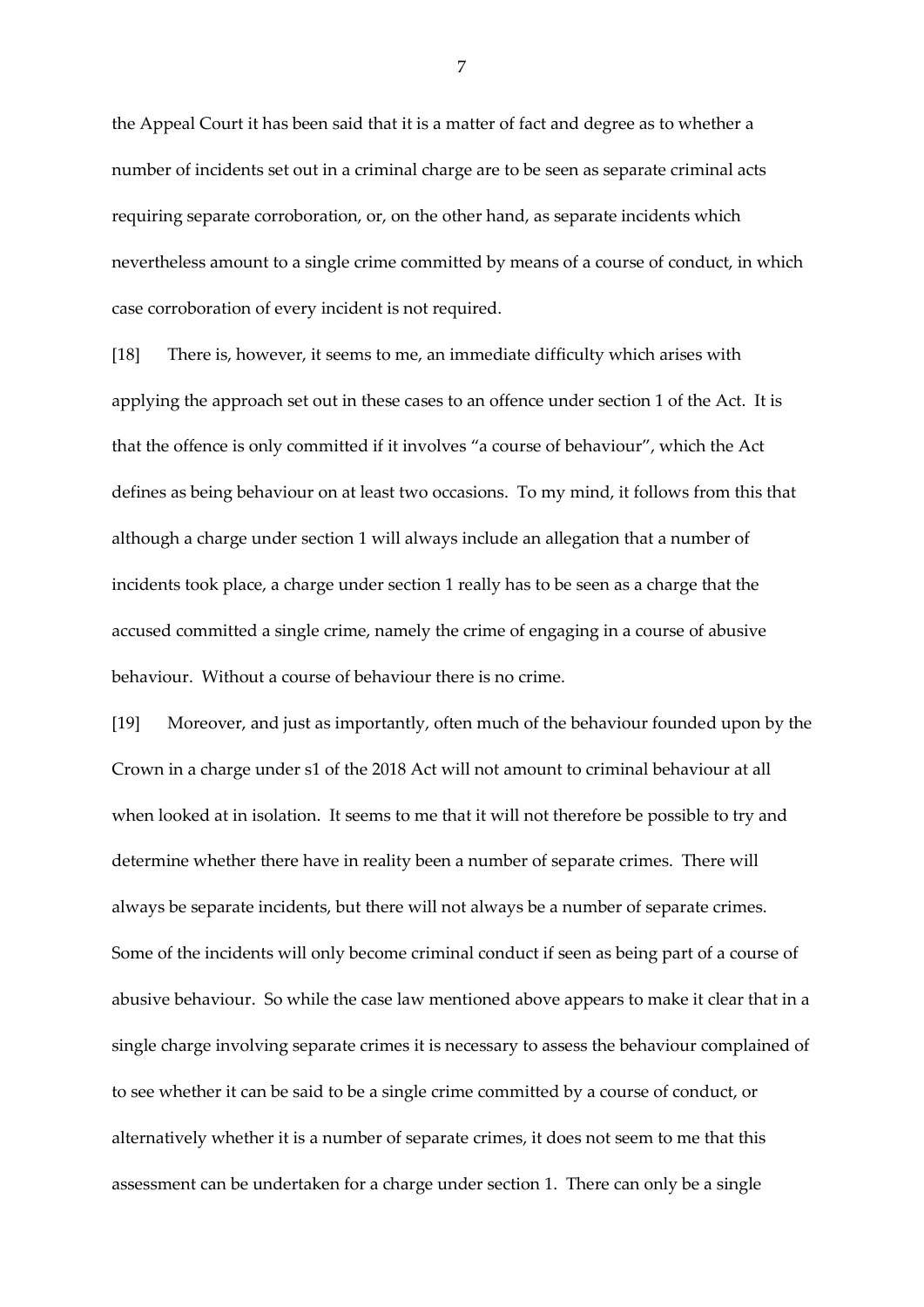crime. On this analysis there will never be a need for separate corroboration of separate incidents for a conviction under section 1.

### **Present case**

[20] In the present case, the acts founded upon by the Crown in complaint are said to have taken place during a relatively short period of time, namely from 1 October 2020 to 13 January 2021, that is a period of about three and a half months. There is, to my mind, little connection between the acts which are the subject of the charge in terms of their nature. The first act referred to is an assault by striking the complainer on the body and on the head. The second act is described as a persistent demand for intercourse. The next act is a refusal to use contraception. The next one is a demand that the complainer cease contact with male acquaintances. The next is that the complainer was accused of infidelity. The next is that the accused demanded that the complainer meet him and that he uttered threats of violence when she refused to do so. Some of the matters founded upon by the Crown do not seem to me to be crimes at common law or under any statute. As I have suggested, they are only said to be criminal by virtue of being said to be a contravention of section 1 of the 2018 Act. Nevertheless, as the charge is a charge under s1 of the Act to my mind this results in these incidents having to be seen as a libel that a single crime was committed.

[21] The Crown accepted that the complainer's evidence was limited to allegations of the accused striking her, persistently demanding sexual intercourse, and demanding that she meet with him and issuing threats as to what he would do if she did not. Each of these three acts, in my view, falls within the definition of abusive behaviour as given in the 2018 Act. The assaults by persistent striking is violent behaviour. Persistently demanding sexual intercourse is either behaviour which is controlling and regulating or is behaviour which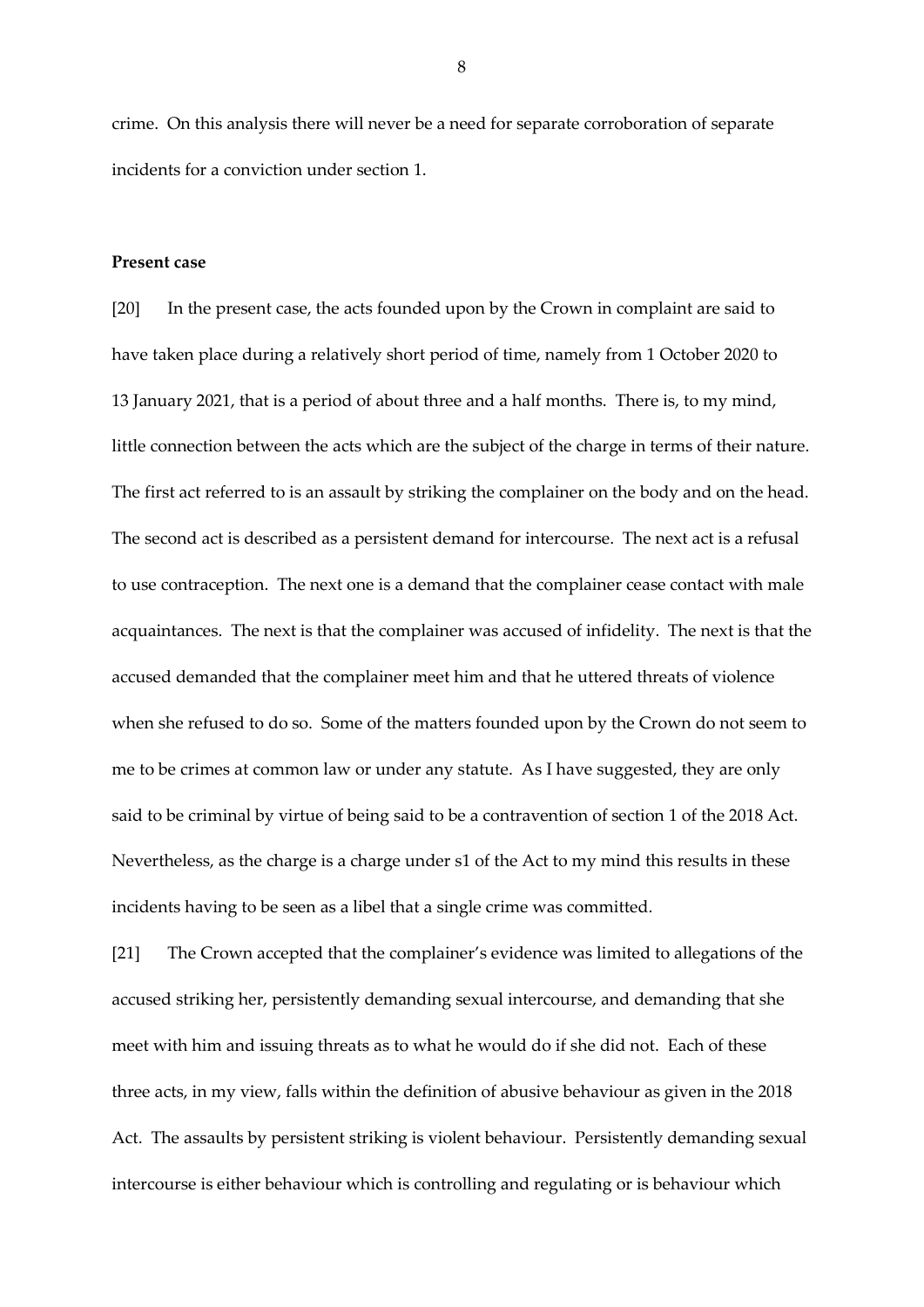deprives the complainer of her freedom of action, and which on her evidence made her feel humiliated. The demand that the complainer meet with the accused, accompanied by a threat, is behaviour which is threatening or intimidating.

[22] It seems to me that the evidence in the present case can therefore be seen as evidence which in law is sufficient to show that the accused committed the single crime of engaging in a course of abusive behaviour. On this reasoning, it follows that corroboration of each separate incident is not required. What is required is corroboration of two or more instances of behaviour, whether or not the behaviour looked at in isolation would amount to a crime.

[23] For corroboration the Crown found on what are said to be admissions by the accused to the police that he struck the complainer. I agree with the Crown submission that, taking the evidence at its highest, in his interview the accused made admissions to the police that he had struck the accused, even though he explained that he meant it as a joke. It is nevertheless an admission of striking her. He also made admissions that he had threatened to kick in her door. It seems to me that for these two matters set out in the libel the complainer's evidence is corroborated by the accused's statement to the police.

[24] In the present case I find, for the purposes of the submissions, that the evidence, taken at its highest, provides corroborated evidence of two or more instances of abusive behaviour. That, on the view which I take, is sufficient as a matter of law to allow for a conviction on the charge of a course of conduct involving a single crime being committed on a number of occasions.

[25] In any event, even if my analysis is wrong (and the matter is perhaps not without difficulty) section 8 of the Act specifically provides that an accused may be convicted of the alternative offence of a contravention of s38 of the Criminal Justice and Licensing (Scotland) Act 2010 (threatening or abusive behaviour), or an offence under s39 of the 2010 Act